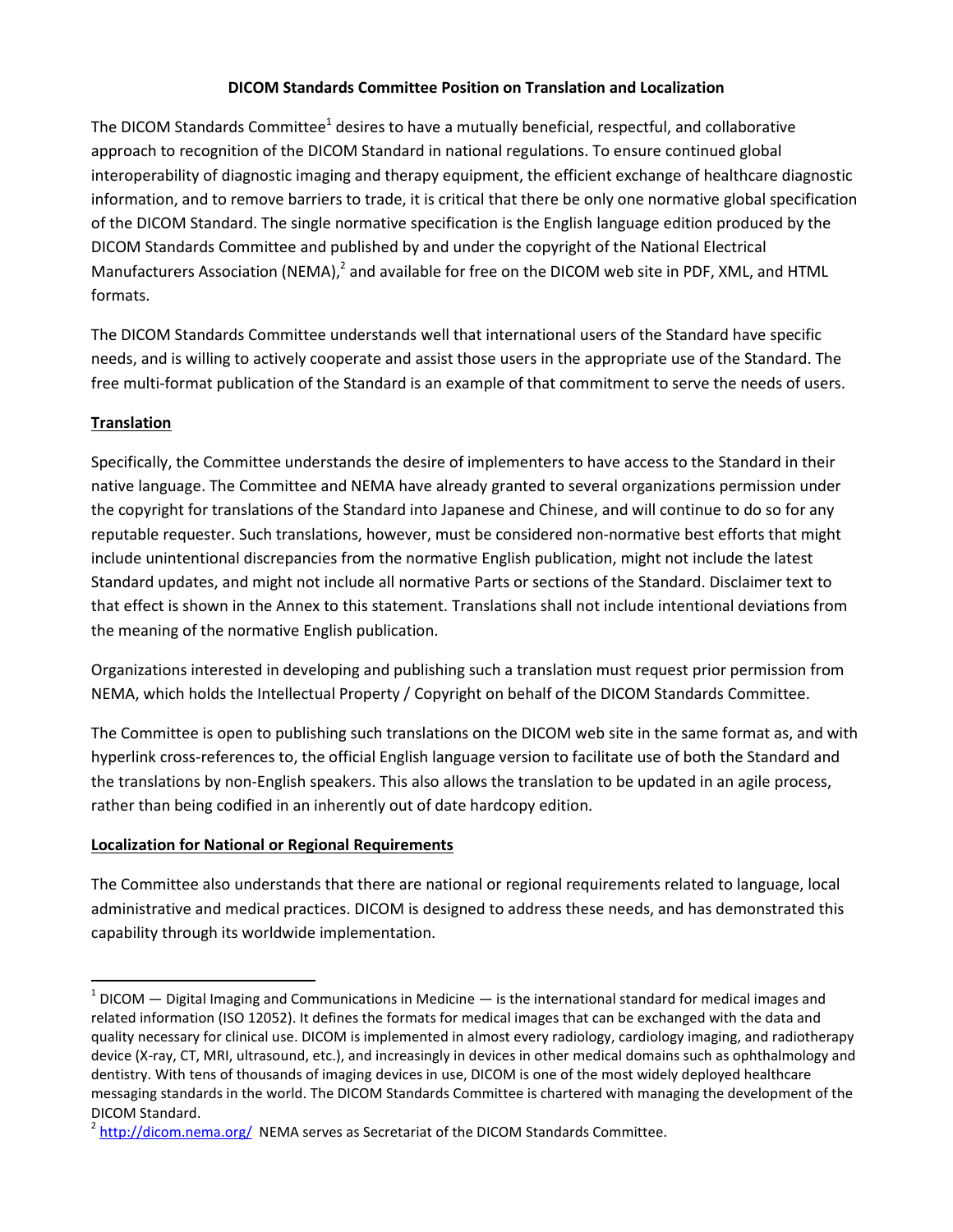National or Regional bodies may produce separate specifications that reference the DICOM Standard and further constrain the options available in the Standard in order to promote more seamless interoperability in their context. The Committee has actively cooperated with organizations such as Integrating the Healthcare Enterprise (IHE) in specifying such constraining profiles, and national bodies have often added requirements such as support for specific character sets as allowed by the Standard. It is important that these additional constraints not change or deviate from the normative requirements of DICOM, and their documentation should clearly identify the source authority for those requirements. The Committee advises publishing such national or regional requirements in a separate specification document to highlight those requirements for implementers, facilitating accurate compliance.

### **Continuous Maintenance**

The DICOM Standards Committee is proud of its record of responsiveness through the DICOM maintenance process to the evolving real-world needs of implementers. It welcomes Change Proposals from any source that identifies an issue with the normative requirements or editorial explanations of the Standard, and particularly welcomes requests for clarification from translators, who need clear understanding of the meaning. The Committee processes approximately 10 major Supplements and 100 Change Proposals every year, and updates the published edition several times each year.

Maintaining synchronization between a translation and the normative edition is difficult, which is why translations are considered informative and claims of product conformance to the DICOM Standard must claim conformance to the official NEMA publication of the Standard.

Products may additionally assert conformance to additional national or regional requirements, profiles, or implementation guides, but such assertions are supplemental to conformance to the DICOM Standard.

# **Conclusion**

Since its first publication in 1993, DICOM has revolutionized the practice of radiology worldwide, allowing the replacement of film with a fully digital workflow, and creating a global market for medical imaging equipment and services. This has been accomplished by ensuring a single international standard for imaging interoperability, so that local interoperability requirements can be addressed without imposing a barrier to products from any country being accepted in any market, and so that medical images acquired anywhere are clinically usable everywhere. The DICOM Standards Committee is committed to ensuring that all implementers have the information necessary to implement products conformant to the Standard.

# **Annex - Disclaimer Statement**

After requesting and receiving permission from the DICOM Standard Committee to publish a translation of the DICOM Standard, a condition of publication will be that the following text shall be included, in English and in the translated language, on a cover page of each translated document:

DICOM is the worldwide Standard for medical imaging and related information. It is published and copyright by the National Electrical Manufacturers Association (NEMA). The normative DICOM